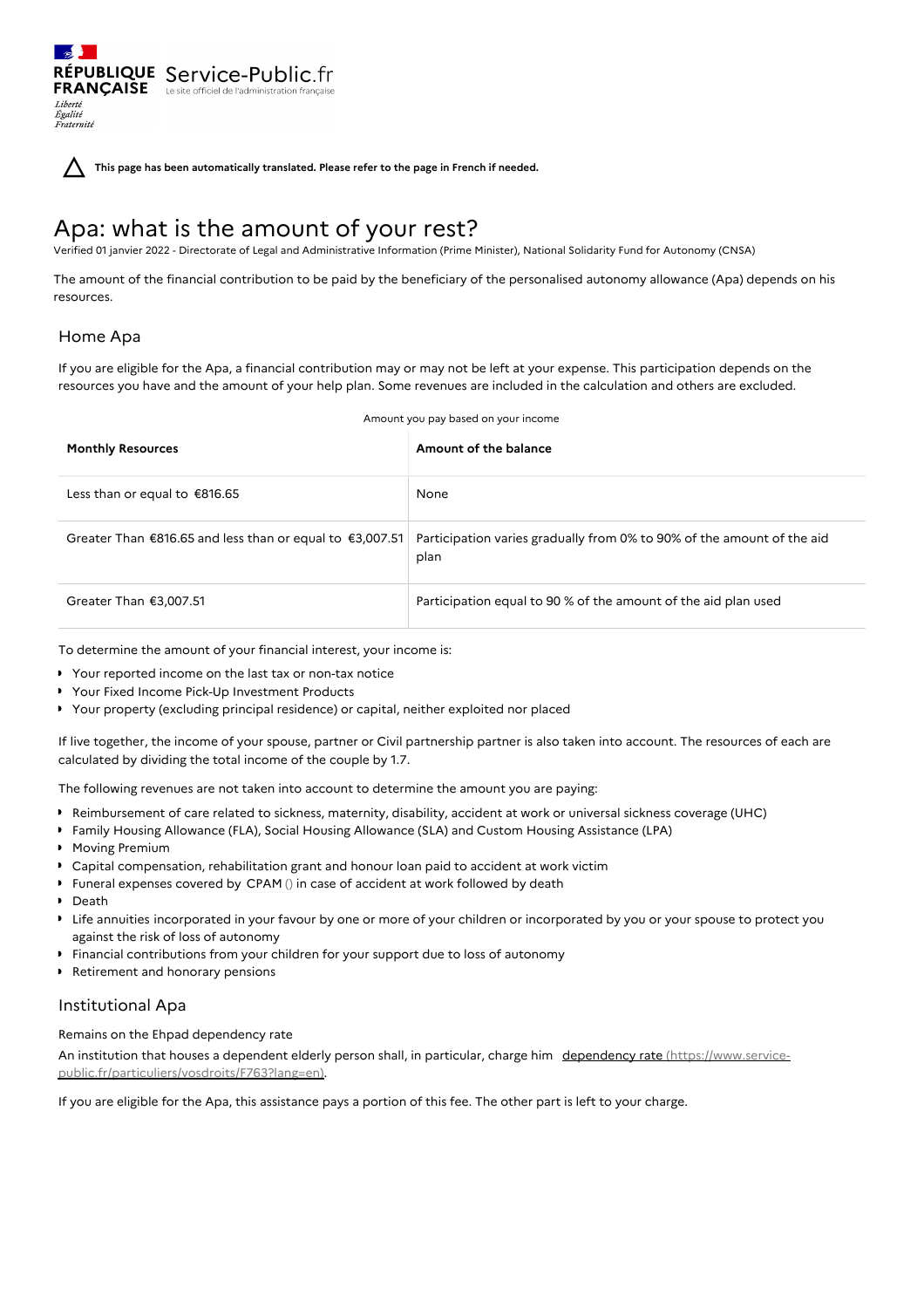Dependency rate charged by the establishment: amount

| <b>Monthly Resources</b>                                           | Amount of the balance (Dependent Rate)                                                                                                                                                                                                              |
|--------------------------------------------------------------------|-----------------------------------------------------------------------------------------------------------------------------------------------------------------------------------------------------------------------------------------------------|
| Less than or equal to<br>€2,489.37                                 | Establishment dependency rate applicable to Gir 5 and 6 of the Aggir grid                                                                                                                                                                           |
| Greater Than $£2,489.37$<br>and less than or equal to<br>€3,829.79 | Amount of the rate applicable to Gir 5 and 6, plus an amount ranging from 0% to 80% of the difference<br>between the establishment's dependency rate corresponding to your Gir and the establishment's<br>dependency rate applicable to Gir 5 and 6 |
| Greater Than €3,829.79                                             | Amount of the rate applicable to Gir 5 and 6, plus an amount fixed at 80% of the difference between the<br>establishment's dependency rate corresponding to your Gir and the establishment's dependency rate<br>applicable to Gir 5 and 6           |

To estimate the cost of your office, you can ask the host institution for the dependency rate.

To determine the amount of your financial interest, your income is:

- Your reported income on the last tax or non-tax notice
- Your Fixed Income Pick-Up Investment Products
- Your property (excluding principal residence) or capital, neither exploited nor placed

If live together, the income of your spouse, partner or Civil partnership partner is also taken into account. The resources of each are calculated by dividing the total income of the couple by 2.

The following revenues are not taken into account to determine the amount you are paying:

- Reimbursement of care related to sickness, maternity, disability, accident at work or universal sickness coverage (UHC)
- Family Housing Allowance (FLA), Social Housing Allowance (SLA) and Custom Housing Assistance (LPA)
- **Moving Premium**
- Capital compensation, rehabilitation grant and honour loan paid to accident at work victim
- Funeral expenses covered by CPAM () in case of accident at work followed by death
- Death
- Life annuities incorporated in your favour by one or more of your children or incorporated by you or your spouse to protect you against the risk of loss of autonomy
- Financial contributions from your children for your support due to loss of autonomy
- ▶ Retirement and honorary pensions

 **FYI :** the Ephad also charges accommodation rate [\(https://www.service-public.fr/particuliers/vosdroits/F763?lang=en\)](https://www.service-public.fr/particuliers/vosdroits/F763?lang=en). Aid is provided to help you pay for it (including accommodation [\(https://www.service-public.fr/particuliers/vosdroits/N20360?lang=en\)](https://www.service-public.fr/particuliers/vosdroits/N20360?lang=en) and social assistance for housing [\(https://www.service-public.fr/particuliers/vosdroits/F2444?lang=en\)](https://www.service-public.fr/particuliers/vosdroits/F2444?lang=en)). You can use a simulator to find out what you have left over, net of government subsidies (AAP and housing subsidies).

 $\overline{L^2}$  Ehpad Directory and Price Comparator and Dependent Remains

National Solidarity Fund for Autonomy (CNSA)

#### Go to simulator<sup>d</sup>

[\(http://www.pour-les-personnes-agees.gouv.fr/estimez-le-montant-de-votre-reste-charge\)](http://www.pour-les-personnes-agees.gouv.fr/estimez-le-montant-de-votre-reste-charge)

#### Statute and miscellaneous references

- Code of Social Action and Families: items R232-1 to R232-6 [\(https://www.legifrance.gouv.fr/codes/section\\_lc/LEGITEXT000006074069/LEGISCTA000006190052/\)](https://www.legifrance.gouv.fr/codes/section_lc/LEGITEXT000006074069/LEGISCTA000006190052/) Revenues taken into account or excluded to determine the beneficiary's financial contribution
- Code of Social Action and Families: items R232-10 to D232-11-1 [\(https://www.legifrance.gouv.fr/codes/section\\_lc/LEGITEXT000006074069/LEGISCTA000006196009/\)](https://www.legifrance.gouv.fr/codes/section_lc/LEGITEXT000006074069/LEGISCTA000006196009/) Apa Recipient's financial contribution at home
- Code of Social Action and Families: Articles R232-18 and R232-19 [\(https://www.legifrance.gouv.fr/codes/section\\_lc/LEGITEXT000006074069/LEGISCTA000006196007/\)](https://www.legifrance.gouv.fr/codes/section_lc/LEGITEXT000006074069/LEGISCTA000006196007/) Financial contribution of the Apa beneficiary in establishment